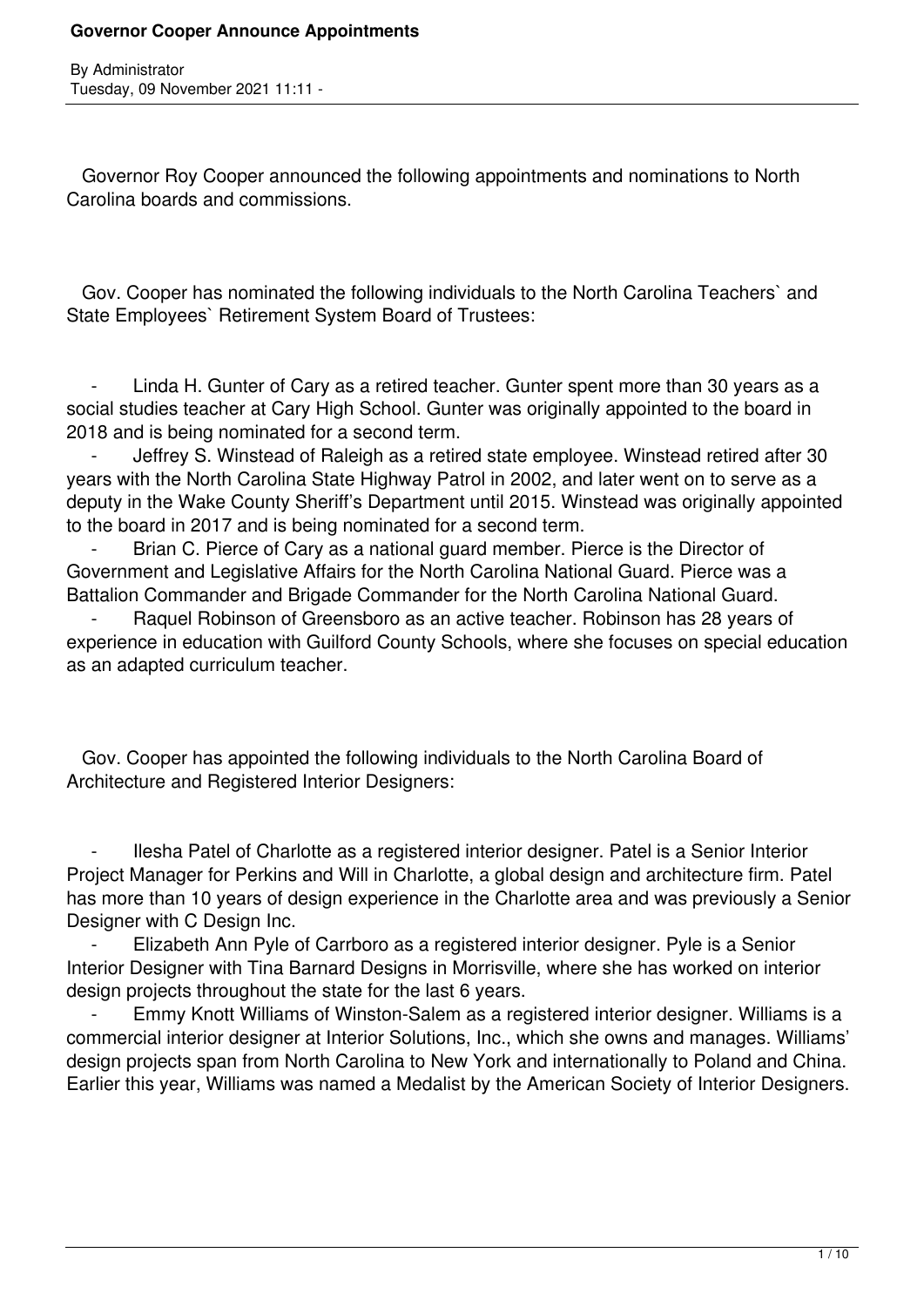By Administrator Tuesday, 09 November 2021 11:11 -

 Gov. Cooper has appointed the following individuals to the North Carolina Commission for the Blind:

Tevin S. Price of Winston-Salem as a Representative for business, industry, and labor. Price is a Human Resources Representative and Recruiter Lead at IFB Solutions. He recruited well over 200 new hires with visual impairments, amongst other disabilities across the company.

Frederick McEachern of Garner as a representative for the blind disability advocacy group. McEachern is a School Counselor at the Governor Morehead School and has served for the past 21 years.

Gov. Cooper has appointed the following individual to the North Carolina Boxing Commission:

 - Cameron S. Belton of Durham as a member at-large. Belton is an Associate Attorney at the Law Offices of James D. Williams, Jr., where he practices in criminal defense, traffic matters, and athlete representation.

 Gov. Cooper has appointed the following individual to the North Carolina Advisory Committee on Cancer Coordination and Control:

Ernestine Lucrecia Quick of High Point as an oncology nurse representing the Nurses Association. Quick is the Department Director of Inpatient Oncology at Cone Health Wesley Long Hospital. She has received many accolades for her work performance; two of which are the North Carolina Great 100 Nurse of 2005 and the Jones STAR Award of 2010.

 Gov. Cooper has appointed the following individual to the North Carolina State Board of Certified Public Accountant Examiners:

Maria M. Lynch of Raleigh as a public member. Lynch is a partner at Lynch & Eatman, L.L.P., where she has worked since 1994. Lynch has over 40 years of law experience in North Carolina.

Gov. Cooper has appointed the following individuals to the Governor`s Crime Commission: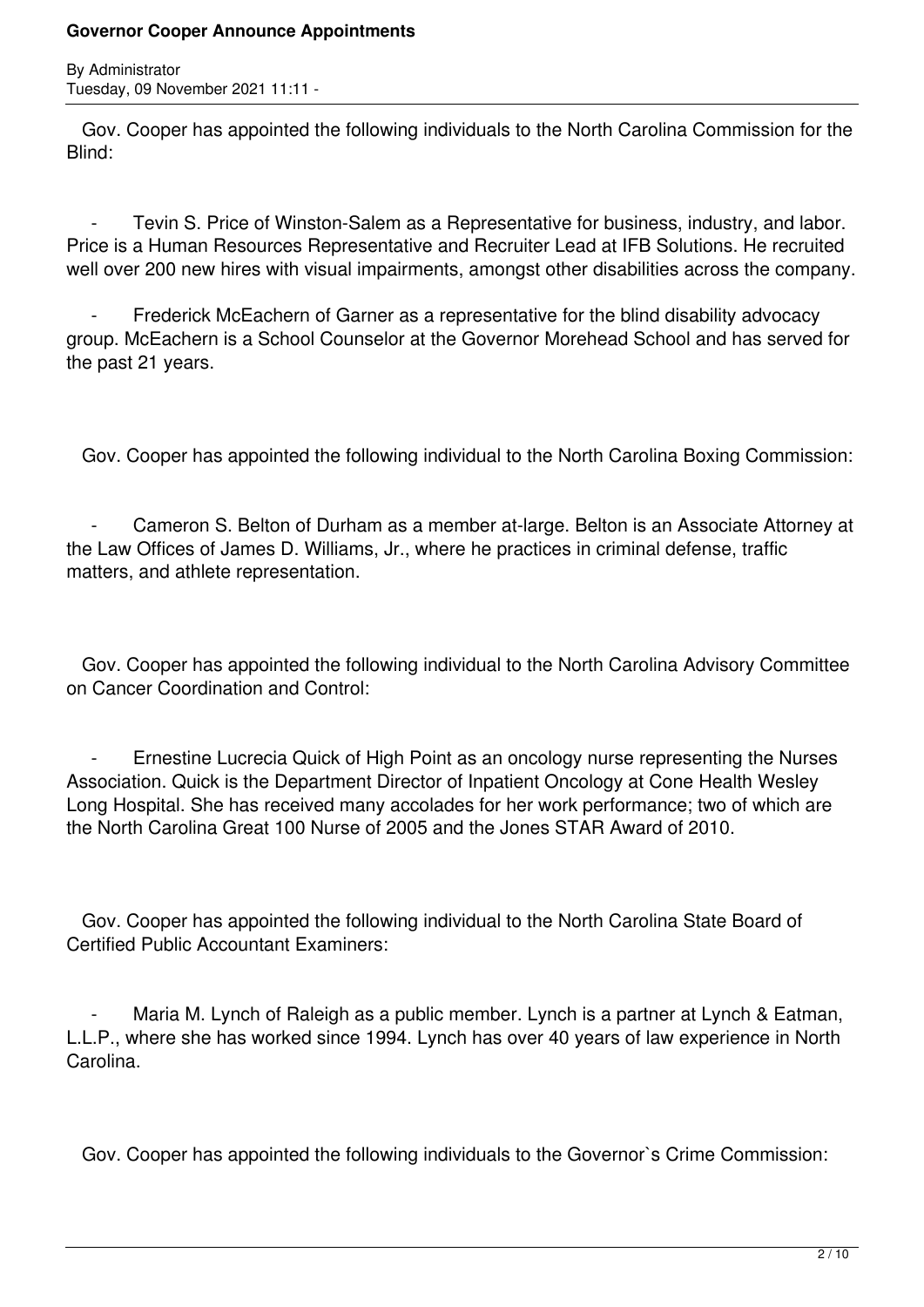Monika Johnson Hostler of Raleigh as a representative from a domestic violence or sexual assault program. Hostler is the Executive Director of the North Carolina Coalition Against Sexual Assault. She serves as a District 2 Representative for the Wake County School Board and is the board President for the National Alliance to End Sexual Violence.

Dontario Hardy of Kinston as the municipal government official. Hardy has served as Mayor for the City of Kinston since 2017. He also has worked at the local, county and federal levels of law enforcement for over 15 years. Hardy currently serves on the North Carolina Global Transpark Authority Board of Directors, North Carolina League of Municipalities Board of Directors, National League of Cities Board of Directors and as Chair of the NC Mayors Association. He is a proud veteran of the United States Navy.

 Gov. Cooper has appointed the following individual to the North Carolina Council for the Deaf and Hard of Hearing:

 - Christina Lynne Armfield of Burlington as a local education agency representative. Armfield is the lead for the deaf, hard of hearing, and visually impaired at Sellars Gunn Educational Complex for the Alamance-Burlington School System. She previously worked as a speech-language pathologist at multiple schools in the school system.

 Gov. Cooper has appointed the following individual to the North Carolina State Board of Examiners of Electrical Contractors:

Jeffrey J. Tracey, Jr. of Iron Station as a public member. Tracey serves as the Deputy Fire Marshal for Mecklenburg County. He also served as a Career Fire Officer for 14 years for the City of Concord and has been a Mecklenburg County Volunteer Firefighter for 21 years.

 Gov. Cooper has appointed the following individual to the North Carolina State Board of Registration for Foresters:

 - Elizabeth Snider of Raleigh as a registered forester. Snider manages North Carolina State University's College of Natural Resources' forestlands and is an instructor for the Department of Forestry and Environmental Resources. She previously worked as a Natural Resources Police Officer for the West Virginia Division of Forestry, where she enforced the Logging Sediment Control Act in five counties.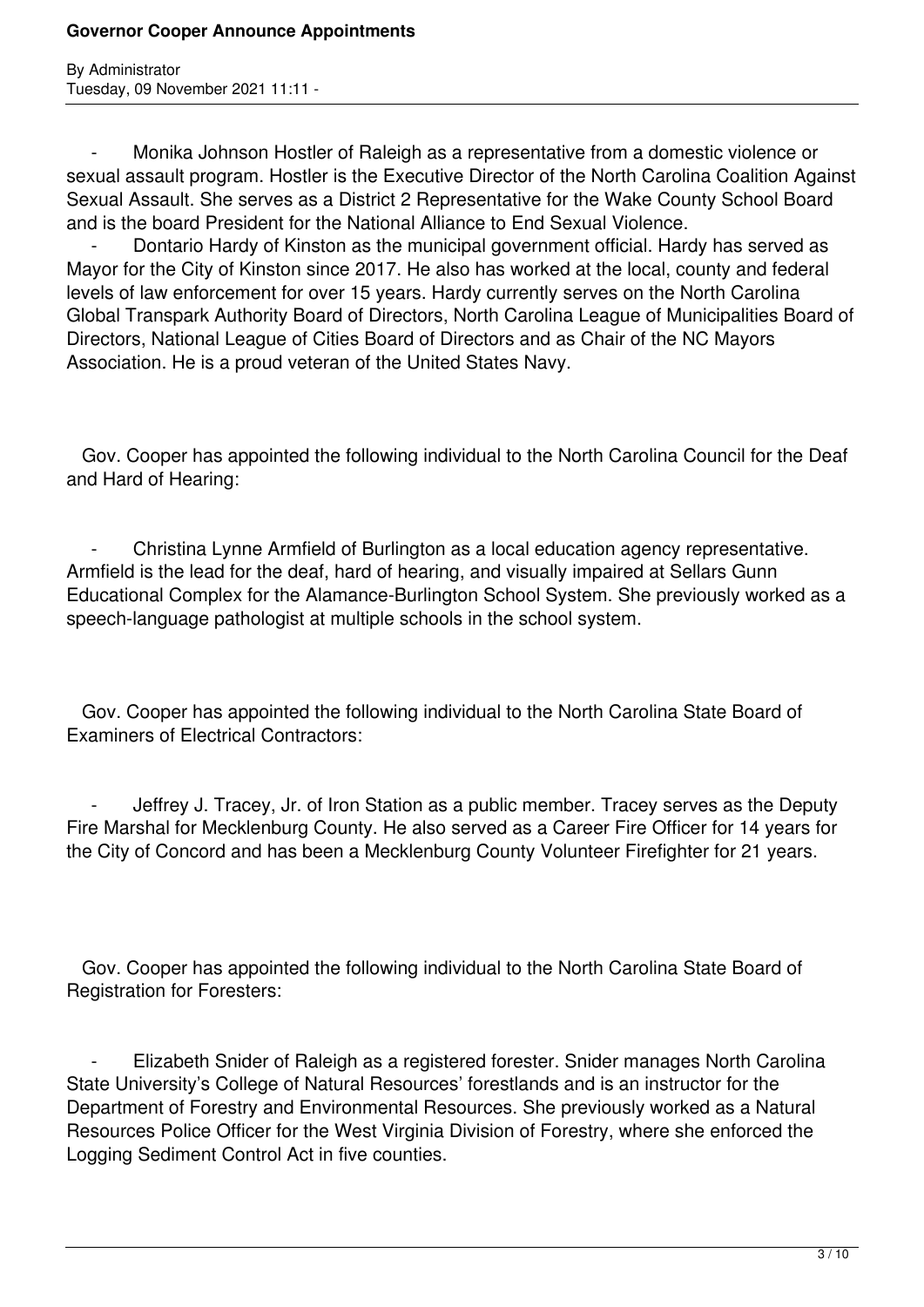Gov. Cooper has appointed the following individual to the North Carolina Forestry Advisory Council:

Sam Cook of Raleigh as a registered forester representing primary forest products industry. Cook is the Executive Director of Forest Assets and Vice President of the Natural Resources Foundation for the College of Natural Resources at North Carolina State University. He also serves as a board member for the World Forestry Center.

 Gov. Cooper has appointed the following individual to the North Carolina Geographic Information Coordinating Council:

Allen Serkin of Wilmington as a representative from lead regional organizations. Serkin is the Executive Director of the Cape Fear Council of Governments and has over 14 years of experience in local government, land use, transportation planning, and GIS mapping.

 Gov. Cooper has appointed the following individuals to the Halifax Community College Board of Trustees:

 - Joyce Buffaloe of Margarettsville as a member at-large. Buffaloe is a Northampton County Commissioner. Previously, Buffaloe spent 16 years as the Coordinator of the Garysburg Family Resource Center for the Choanoke Area Development Association of North Carolina.

Helen Powell Bush of Roanoke Rapids as a member at-large. Bush worked for Halifax County for almost 40 years before retiring from her role as Director of the Halifax County Board of Elections. After retirement, Bush also served as chair of the Halifax County Board of Elections.

 Gov. Cooper has appointed the following individual to the Governor`s Advisory Council on Historically Underutilized Businesses:

 - Danielle Marie Carman of Durham as the Executive Director of the North Carolina Council for Women. Carman is the Executive Director for Council for Women and Youth Involvement for the North Carolina Department of Administration.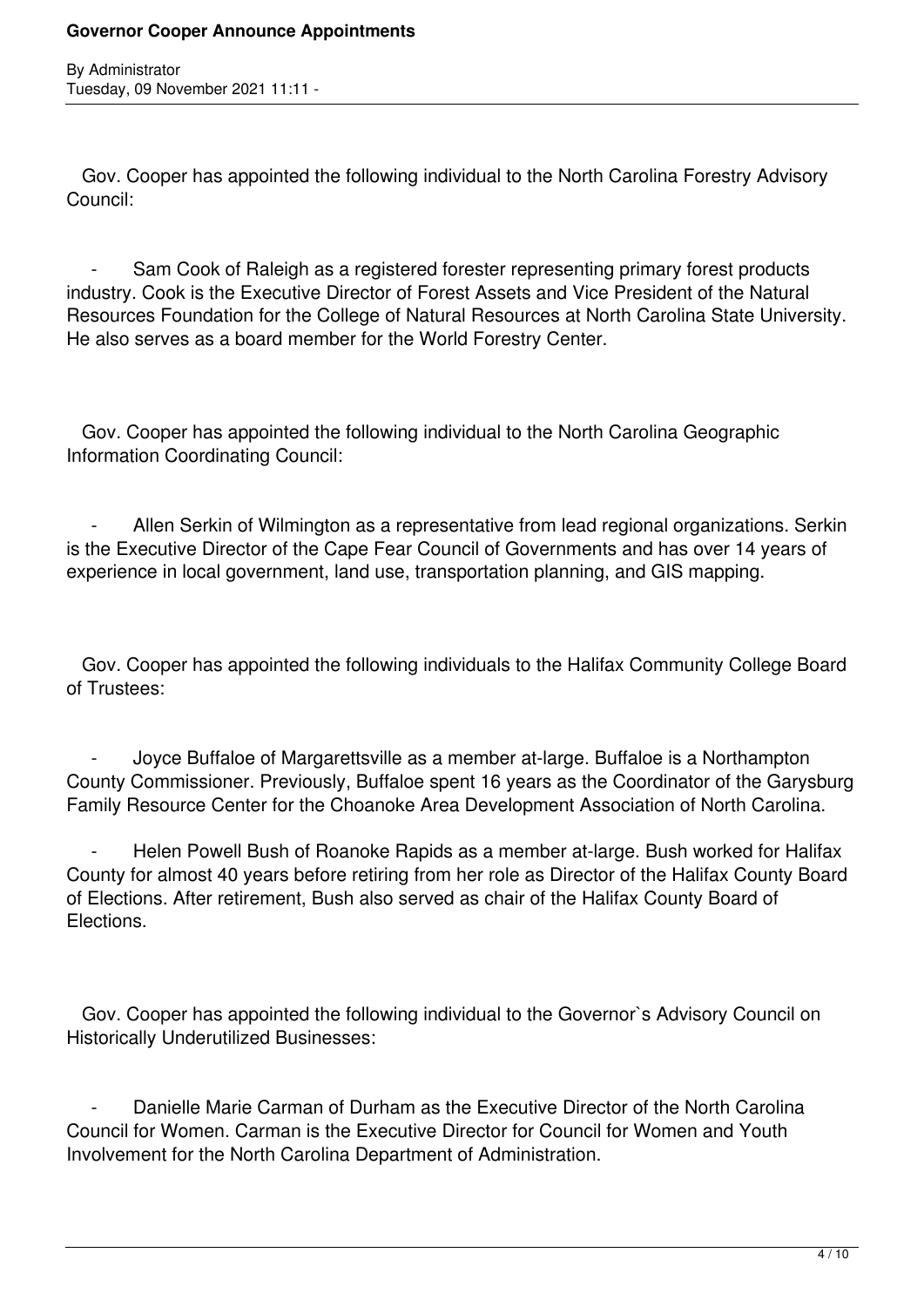By Administrator Tuesday, 09 November 2021 11:11 -

 Gov. Cooper has appointed the following individuals to the North Carolina Interagency Coordinating Council for Children from Birth to Five with Disabilities:

Joseph William Bartholomew of Asheville as a provider of early intervention services. Bartholomew is the Director of Autism Services at Access Family Services in Asheville. Bartholomew has worked in special education for almost 20 years.

Cornelia Singletary of Rocky Mount as a division of social services foster care representative. Singletary is a Family Support Program Consultant with the North Carolina Division of Social Services. She also works closely with the division's Child Welfare Family Advisory Council and has been in the early intervention field for over 25 years.

Gov. Cooper has appointed the following individual to the North Carolina Internship Council:

Bailey L. Recktenwald of Raleigh as a former intern. Recktenwald is the policy development analyst for the NC Department of Administration. She served as a former intern through the State of North Carolina Internship Program while completing her Bachelor's degrees in Geography and Public Policy with a minor in Social And Economic Justice at UNC-Chapel Hill. Upon graduation and following her internship, she was hired as special assistant to the policy director in the Office of the Governor.

 Gov. Cooper has appointed the following individual to the James Sprunt Community College Board of Trustees:

 - Dr. Kimberly Grigsby-Sessoms of Rose Hill as a member at-large. Grigsby-Sessoms is an Internal Medical Doctor at her own practice, Sessoms Medical Practice and Associates. She has also taught at the UNC School of Medicine since 1997.

 Gov. Cooper has appointed the following individual to the North Carolina Locksmith Licensing Board:

Henry A. King of Edenton as a public member. King serves as the chief of police for the town of Edenton. He also serves as an executive board member for the North Carolina Association of Chiefs of Police.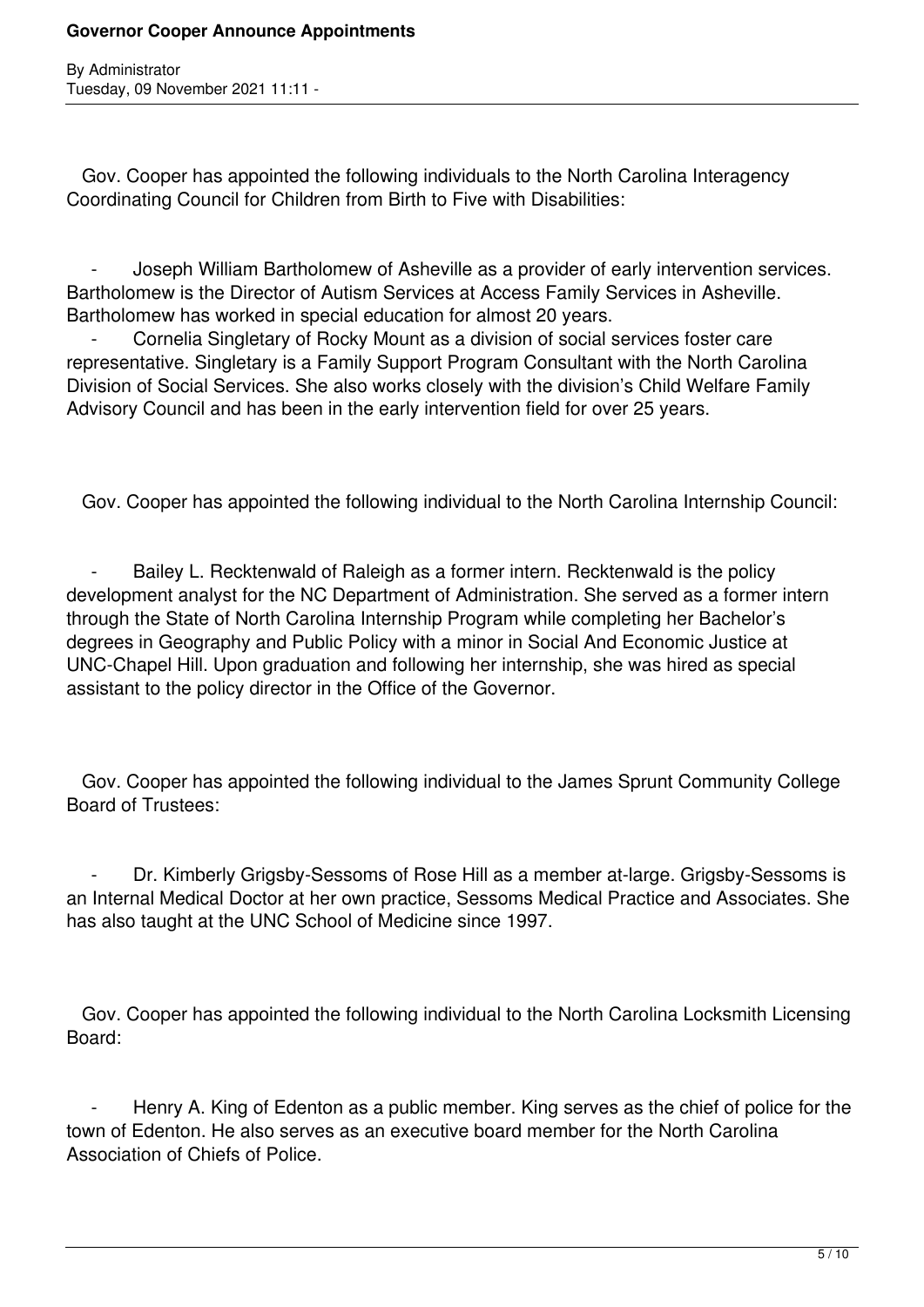By Administrator Tuesday, 09 November 2021 11:11 -

 Gov. Cooper has appointed the following individuals to the North Carolina State Lottery Commission:

Ripley E. Rand of Raleigh as an individual who has five years' experience in law enforcement. Rand is a partner at Womble Bond Dickinson, LLP. He served for six years as one of the President's United States Attorneys in North Carolina, where he supervised hundreds of investigations and prosecutions and coordinated with multiple law enforcement agencies on national and international matters, including terrorism cases, white collar criminal investigations, federal criminal defense, and violent crime intervention.

Joshua Malcolm of Pembroke as a member at-large. Malcolm is the President and Chief Executive Officer at Lumbee Tribe Holdings, Inc. He also serves as the Manager of Lumbee IT Solutions, LLC and the Lumbee 56 Construction, LLC. Malcolm also practices law at his own private practice.

Gov. Cooper has appointed the following individuals to the Military Affairs Commission:

Kathy K. Jensen of Fayetteville as a public member. Jensen is the Mayor Pro Tem of Fayetteville and was originally elected to the city council in 2013. Jensen opened her own business, An Affair to Remember Bridal and Formal Wear, in 2005.

Frederick H. Black of Chapel Hill as a public member. Black is a retired independent management consultant who specialized in leadership and organizational evaluations and assessments in both private and public organizations. Prior to consulting, Black was an Associate Professor of Political Science at the United States Military Academy in West Point.

Dr. Angelia J. Washington of Jacksonville as retired military residing near Cherry Point. Washington is a on the Jacksonville City Council and was originally elected in 2011. Washington has years of experience as a health and nursing educator for the military.

 Gov. Cooper has appointed the following individual to the North Carolina Museum of Art Board of Trustees:

 - E. C. "Redge" Hanes of Winston-Salem as a 10th congressional district representative. Hanes worked seven years for Hanes Corporation in the knitwear division and then left to start Xpres Corporation, which later became The Russ Companies. Hanes later served as Chairman of The Russ Companies for three years and retired in 2011. He has served as Chair of the University of North Carolina School of the Arts, Vice Chair of the American Arts Alliance, member of the American Federation of the Arts, Vice Chair of the Governors Business Council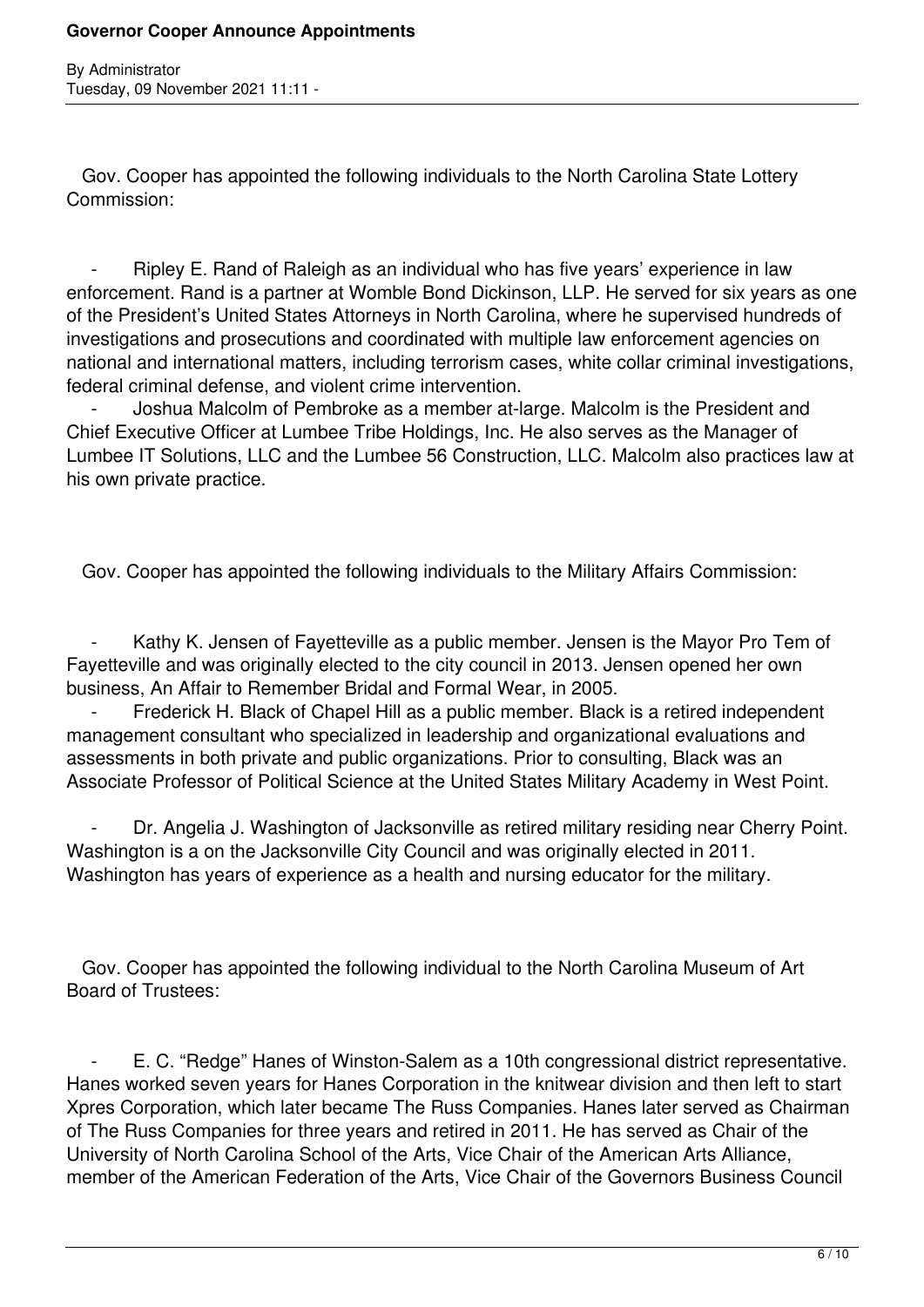By Administrator Tuesday, 09 November 2021 11:11 -

of the Arts in North Carolina.

 Gov. Cooper has appointed the following individuals to the North Carolina State Museum of Natural Sciences Advisory Commission:

Danielle M. Parry-Hill of Raleigh as a member at-large. Hill is the Director of Sales at TransUnion and former Senior Account Executive with SAS. She also volunteers with non-profit organizations in the greater Raleigh area.

Dr. Anne S. York of Wrightsville Beach as a member at-large. York is now retired and has spent 25 years in academia serving on the faculty at the Kenan-Flagler Business School at UNC-Chapel Hill, the University of Washington Foster School of Business, and Creighton University's Heider College of Business. She also has multiple publications and is currently finishing her third book.

 - Shyla M. Hairston of Greenville as a member at-large. Hairston has spent over 13 years working in the field of Higher Education. She volunteers with the Little Black Dress Scholarship Gala Committee and volunteers at various food banks and food giveaways.

William Seth Palmer of Raleigh as a member at-large. Palmer is the Director of Strategic Communications at NP Strategy. He also serves on the Holt Brothers Foundation Board of Advisors, United Arts Council of Raleigh and Wake County Board of Directors, and New Leaders Council-North Carolina Chapter Board of Directors.

Gov. Cooper has appointed the following individuals to the NCWorks Commission:

Rodney L. Carson of Cary as a business and industry representative. Carson works as the Principal Engagement Manager at SAS. He also strategically restructured six economic development programs, including privatizing a public agency.

 - Dr. Cheryl L. Richards of Charlotte as a business and industry representative. Richards is the current President of Johnson and Wales University at the Charlotte Campus. She also serves as Board member of the Charlotte Center City Partners, APPARO, American Heart Association, and Progressive AE.

 Gov. Cooper has appointed the following individual to the North Carolina Parks and Recreation Authority:

Barnes J.A. Sutton of Wilmington as a member at-large. Sutton is the Director of Planning and Development for the Town of Navassa, where he has worked since 2017. Sutton is also on the board for Cape Fear Riverwatch and the Brunswick County Habitat for Humanity.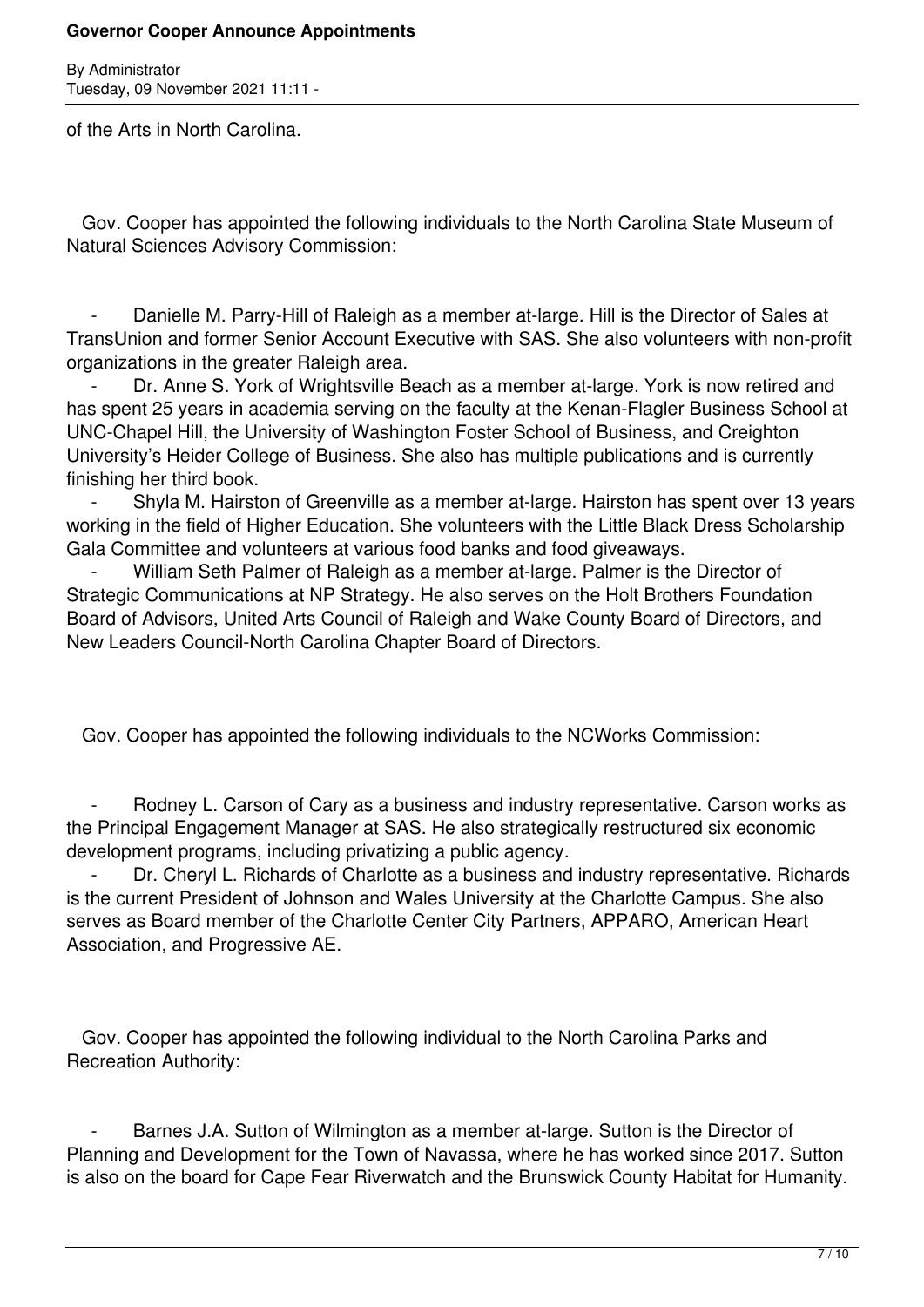Gov. Cooper has appointed the following individual to the North Carolina Plant Conservation Board:

Dr. Michael Kunz of Chapel Hill as a representative of the North Carolina Botanical Garden. He is the Conservation Ecologist for the North Carolina Botanical Garden, a role he has had since 2005.

 Gov. Cooper has appointed the following individuals to the North Carolina State Board of Examiners for Plumbing, Heating and Fire Sprinkler Contractors:

William H. Sullivan III of Greensboro as an air conditioning contractor. Sullivan was the President and Treasurer of the Sullivan Mechanical Incorporation for over 20 years.

Patricia K. Selby of Rolesville as a public member. Selby worked as a supervisor for on-the-job training for Vance Granville Community College. She also worked as a branch manager for the Employment Security Commission.

Gov. Cooper has appointed the following individual to the Structural Pest Control Committee:

Shawn Dwight Lucas of Bailey as a public member. Lucas is a member of Greater Wilson and Nash Rocky Mount Rotary Club. He currently serves as the Planner for the Town of Nashville.

 Gov. Cooper has appointed the following individuals to the Tribal-State Compact Certification Commission:

William C. McKinney of Greenville as chair. McKinney is a shareholder at Haynsworth Sinkler Boyd law firm. Prior to rejoining the firm, McKinney served as General Counsel to the Governor of North Carolina and Special Counsel to the Attorney General of North Carolina. He also worked in Washington, D.C. as a political officer with the United States Department of State before entering law school.

Maria S. Thompson of Durham as a member at-large. Thompson currently works as a Cybersecurity Leader within the Private Sector. She served 20 years in the United States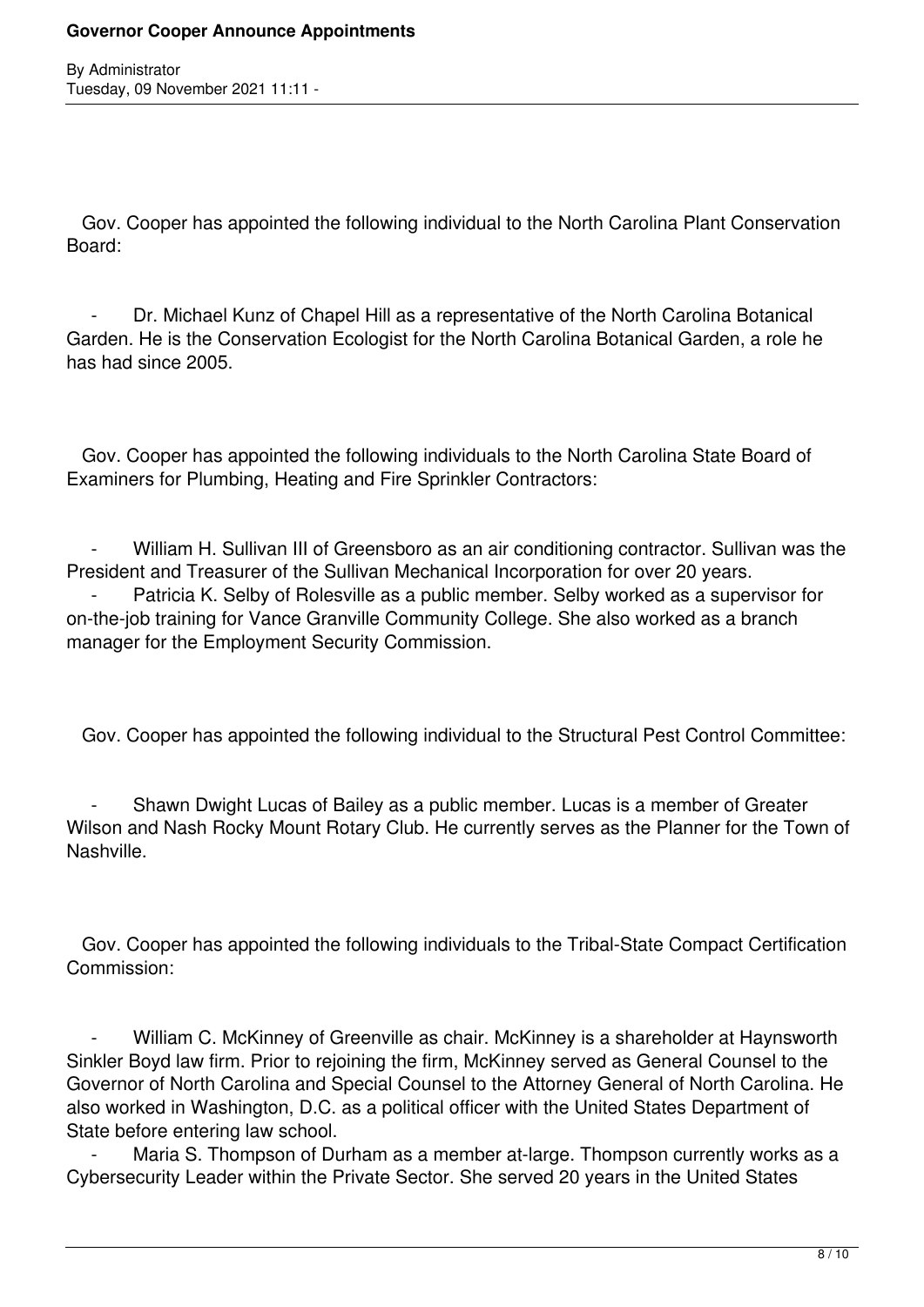By Administrator Tuesday, 09 November 2021 11:11 -

Marine Corps and retired as the cybersecurity chief and information assurance chief for the Marine Corps. She also joined the North Carolina Department of Information Technology in 2015 as the state's first Chief Risk and Security Officer where she was instrumental in establishing the Whole of State Approach to Cyber.

 Gov. Cooper has appointed the following individuals to the U.S.S. North Carolina Battleship Commission:

Dr. Rubye Howard Braye of Wilmington as a member at-large. Braye is a Certified Coach and Strategic Consultant at The Wu Li Turtle Corporation where she assists in organization performance using customized assessments, strategic planning, coaching, and training.

 - Donald E. Britt of Wilmington as chair. Britt is an attorney at his own firm, the Britt Law Firm, and has thirty-eight years of experience in real estate law.

Veronica A. Carter of Leland as a member at-large. Carter is a former Civil Servant (International and US) and retired Army officer with over 40 years' experience in managing complex logistics operations, often under austere conditions. She also successfully led diverse supply chain and logistics operations in military, government, and international organizations on four continents.

 - Col. Ret. Marcia R. Morgan of Carolina Beach as a member at-large. Morgan has over 25 years' experience in a variety of logistical assignments within the Army with Commands in domestic and international locations, with many assignments at the senior staff level, including tours on a select staff working for the Secretary of the Army. She also was one of two individuals hand-picked by the Superintendent of the Fort Worth Independent School District for placement in a black school prior to integration as part of a test to see how children responded to white teachers.

Dr. Derrick R. Drakeford of Durham as a member at-large. Drakeford is the CEO of Drakeford Scott, & Associates. Drakeford has served on the faculty at the University of North Carolina at Chapel-Hill, North Carolina Central University, and Shaw University in Raleigh, NC. He also has written eight books.

 Gov. Cooper has appointed the following individuals to the North Carolina Zoological Park Council:

Marjorie Benbow of Summerfield as a member at-large. Benbow is a Management Consultant and Attorney in Summerfield. Benbow was previously the Science and Technology Officer for north Carolina's fourth largest hospital system and Executive Director for the North Carolina Biotechnology Center.

Bvinna A. Crowder of Raleigh as a member at-large. Crowder is the Director of Business Development for Examity. She also has nearly 20 years of experience in the